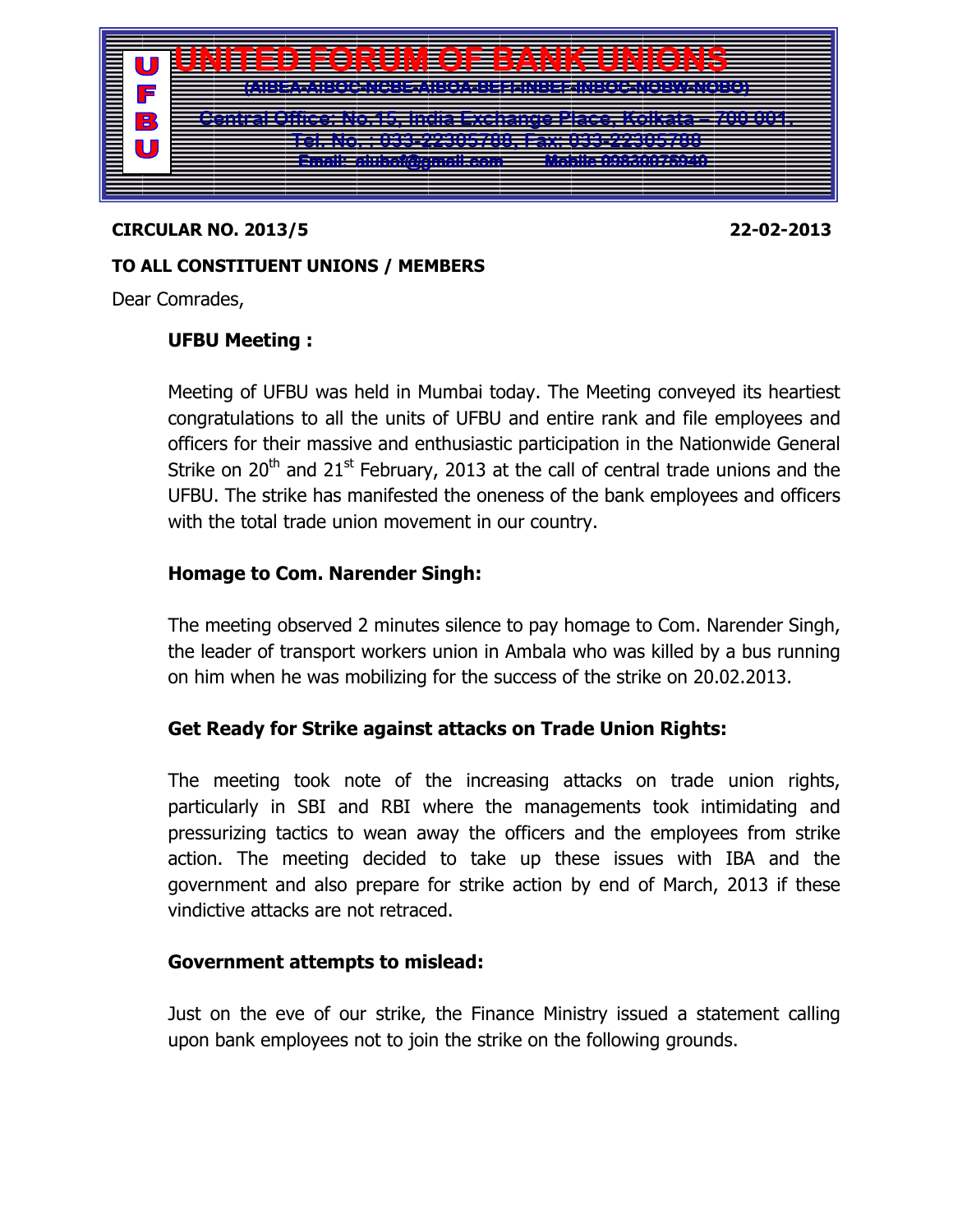| <b>Government View Point</b> |                                                                                                                                    | <b>Factual Position</b>                                                                                                                                                                                                                                                                   |
|------------------------------|------------------------------------------------------------------------------------------------------------------------------------|-------------------------------------------------------------------------------------------------------------------------------------------------------------------------------------------------------------------------------------------------------------------------------------------|
|                              | 1. Section of the bank<br>employees are joining<br>the strike                                                                      | 100% employees and officers under the banner<br>of UFBU were on strike.<br>All the 10 demands raised by Central Trade                                                                                                                                                                     |
|                              | 2. None of the main points<br>in the Charter of<br>Demands of central<br>trade union has any<br>connection with bank<br>employees. | Unions are applicable to bank employees. Price<br>Rise, Recruitment of adequate staff, Out<br>Sourcing, Attack on Trade Union Rights, Equal<br>Equal Work, Disinvestment,<br>Pay<br>for<br>Improvement in Bonus Act, PF, Gratuity and<br>Pension benefits, etc. are all our demands also. |
|                              | 3. Banks recruit staff every<br>year.                                                                                              | Nearly 200,000 vacancies of work men and<br>officers remain vacant<br>banks.<br>in<br>Many<br>permanent jobs are out sourced.                                                                                                                                                             |
|                              | 4. Bank Employees are<br>already entitled to<br>pension benefits.                                                                  | True, but since 1993 no improvements have<br>been made in the pension benefits.                                                                                                                                                                                                           |
|                              | 5. Bank employees have<br>social security cover.                                                                                   | The compassionate appointment scheme to<br>provide some job to the families of employees<br>who die in harness has been discontinued in the<br>banks for the past 10 years and still the scheme<br>is not revised.                                                                        |

Thus, the government statement was only to unleash a misleading propaganda to defeat our strike instead of resolving the demands of the unions. We are happy that all unions have understood the game and made the strike a total success.

# Discussions with IBA:

Further to UFBU's submission of charter of demands on the IBA for our wage revision and the improvement in service conditions, the IBA had invited UFBU and accordingly a preliminary round of discussions took place today between IBA and UFBU.IBA team was represented by Shri. K R Kamath, CMD-PNB and Chairman of IBA, along with the members of their Negotiating Committee. UFBU was represented by leaders of our 9 Constituent Unions. Both the sides felt and agreed that the negotiations should be expedited and concluded in a time bound manner.IBA informed that the Negotiating Committee will be headed by Mr. T M Bhasin, CMD- Indian Bank and Vice Chairman of IBA. From UFBU, we pointed out that simultaneous to the discussions on our charter of demands, the IBA should also take efforts to resolve the pending issues like Compassionate